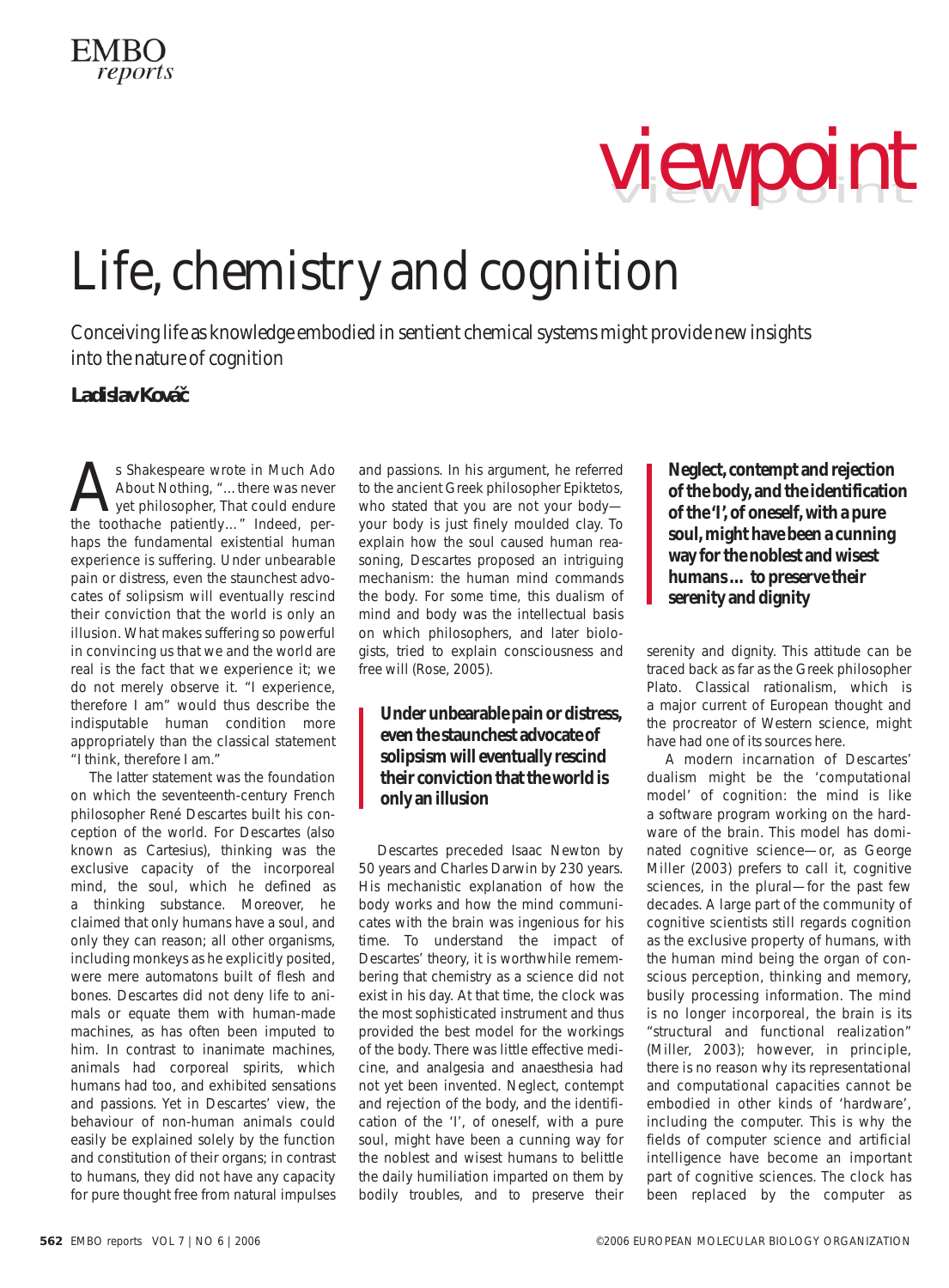# *science & society*

the model for the brain and even for life as a whole.

At least three contemporary conceptual shifts could represent radical<br>departures from Cartesian dualism.<br>The first is the notion of 'affective revolutual shifts could represent radical departures from Cartesian dualism. tion', which assumes that emotions are neither unimportant nor impeding contaminations of cognition, but rather are an inseparable or even central part of it. Consciousness might therefore be more a matter of emotion than of reasoning; the brain is no longer seen as a 'computer', but, instead, the entire body is regarded as the organ of cognition. One of the leading protagonists of affective revolution, Antonio Damasio, entitled his book *Descartes' Error*, as it essentially does away with Descartes' body–soul dualism (Damasio, 1994). Second, the role of unconsciousness, which was once accentuated by Sigmund Freud, is being reinterpreted: conscious deliberation might represent just a 'monomolecular layer' on the immense 'ocean' of what Wilson (2002) called 'the adaptive unconscious'. Third, cognition is being analysed with an evolutionary perspective, under the name of 'evolutionary epistemology'. This approach states that cognition is not an exclusive capacity of humans, but that life itself is equated with cognition, and biological evolution as a whole is the evolution of cognition (Radnitzky & Bartley, 1987).

Evolutionary epistemology represents a 'horizontal' approach to understanding cognition, based on the assumption that cognition arose together with the origins of life—as was famously expressed by one of its founders, Karl Popper. "From the amoeba to Einstein, the growth of knowledge is always the same..." (Popper, 1979). How about adopting a 'vertical' approach that is orthogonal to that of evolutionary epistemology? This would start with a conscious human, and ascend to community, society and eventually the entire universe (Fig 1). Conversely, it would also proceed in the opposite direction, descending through tissues and cells to single molecules. At which level would the concept of cognition—with its inventory of consciousness, cogitation, feeling, perception, sensing and living—lose meaning and correspond only to lifeless interactions?

This vertical approach to analysing cognition has been named 'cognitive biology' (Kovác, 2000) and could complement



**Fig 1** | The various levels of cognition. The horizontal axis represents the levels described by evolutionary epistemology, and the vertical axis represents the levels described by cognitive biology. Cognitive biology is therefore an approach to understanding cognition that is orthogonal to evolutionary epistemology.

evolutionary epistemology. One of its fundamental postulates is the principle of minimum complexity or Delbrück's principle—named in honour of Max Delbrück, who laid the foundation of modern genetics not by studying complex human heredity but by investigating simple bacteriophages. Incidentally, Delbrück also studied cognition and behaviour using simple fungi (*Phycomyces*) as model organisms.

### **…conscious deliberation might represent just a 'monomolecular layer' on the immense 'ocean' of … 'the adaptive unconscious'**

Brian Goodwin, who is reported to have invented the term 'cognitive biology' (Goodwin, 1978), descended even further down the scale and regarded cognition as arising from the purposeful interaction of molecules. But it was probably Jacques Monod who was the first to propose that cognition can take place at the level of single molecules—specifically proteins, as their ability to discriminate between substrates or ligands might represent a form of cognition (Monod, 1970).

The current fashion of modelling cognition, or even life as a whole, has often seduced cognitive scientists into believing that they need not worry nition, or even life as a whole, has often seduced cognitive scientists about details such as energy and physical appearance—instead, they have dispensed with the austere universe of thermodynamic constraints and focused on what they consider to be fundamental questions of information flow. Only recently has the idea gained ground that cognition is embodied, and that embodiment cannot be bracketed. For cognitive biology, this means that cognition is not only embodied, but that this embodiment has a specific form: life as we know it, natural life, is based on the rules of chemistry, and cognition is therefore a property of a chemical system. Logical possibility does not necessarily equal thermodynamic feasibility. Even virtual life, which thrives on the computer screens of those who model natural life, is embodied, although its representation is not chemical but electromagnetic. This also applies to potential artificial life, which might soon be invented by humans: it does not need to be founded on chemical principles, but might well function in the form of electromagnetic and even purely mechanical systems. Some science fiction authors have described such a mechanic artificial life based on Charles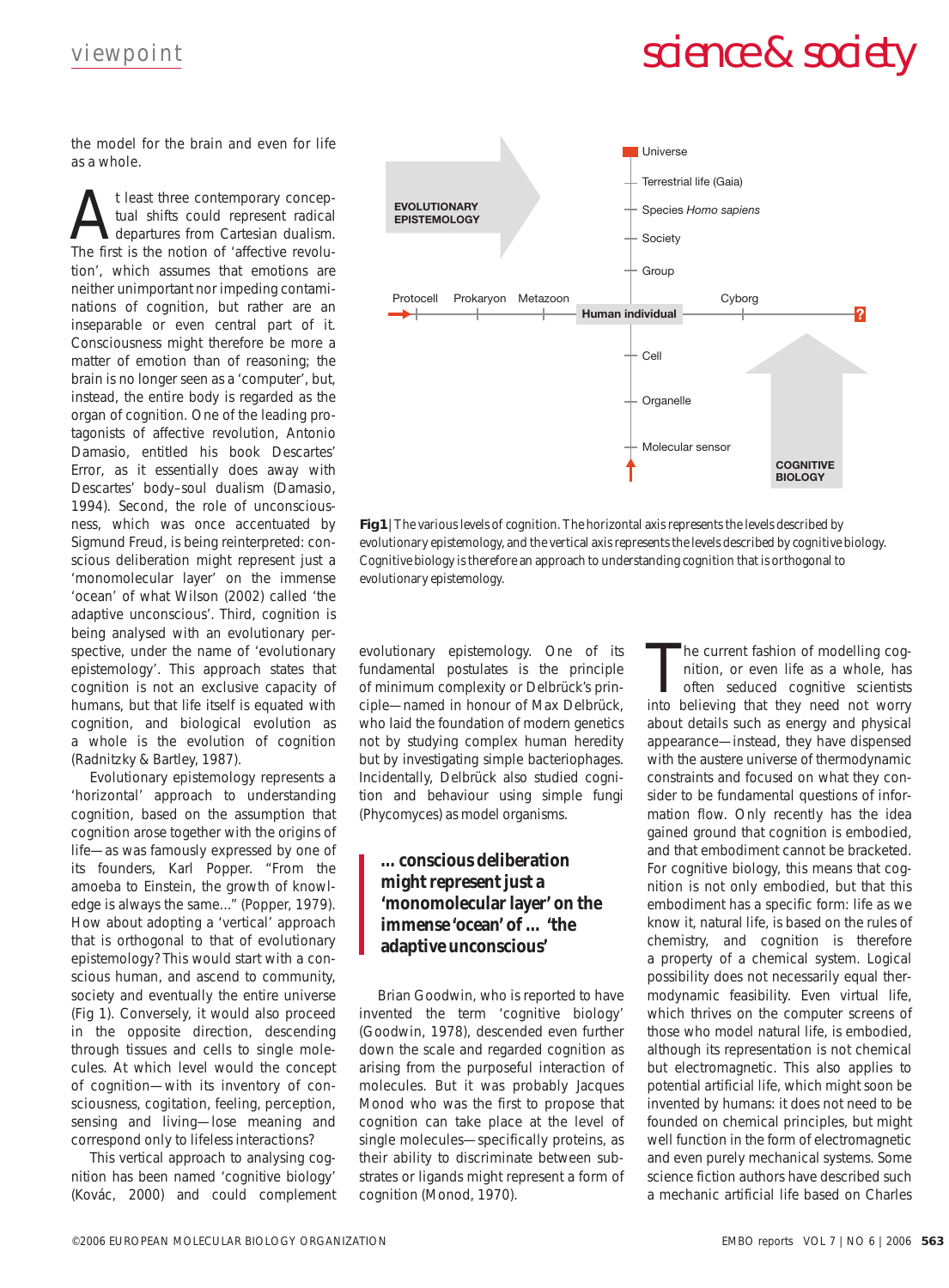### viewpoint

# *science & society*



**Fig 2** | Scientific disciplines involved in cognitive sciences. Modified from Miller (2003). The original scheme of Miller is shown in black, and the modifications are shown in red.

Babbage's difference engine (Gibson & Sterling, 1991).

In an authoritative review of the history of cognitive sciences, Miller (2003) presented an instructive picture of six disciplines, which presumably formed the field of cognitive sciences. Chemistry was absent from his scheme. But, in fact, it would be appropriate to place it at the centre, if we describe natural life and cognition as one of its attributes (Fig 2). To paraphrase Galileo, who said that nature is written in the language of mathematics, biologists should keep in mind that life is written in the language of chemistry.

As thermodynamics textbooks state, "chemical processes are the simplest of various natural processes ... fluxes are directed to the state of equilibrium and do not flow in space coordinates but in coordinates of the composition of the system" (Bazarov, 1983). Thus, chemical processes are scalar. Centuries ago, alchemists used to say that compounds do not react unless dissolved ("*Corpora non agunt nisi soluta*"), and even one of the founding fathers of modern biochemistry, Otto Warburg, was convinced that "where structure begins, biochemistry ends" (Kornberg, 1989).

exponent this is not the case. In contrast to chemical reactions, bio-<br>chemical processes are not scalar,<br>but are intrinsically vectorial. As Peter trast to chemical reactions, biochemical processes are not scalar, Mitchell described (1961), "vectorial metabolism is represented by a network of spatio-temporal pathways along which ligands (including solutes, ions, chemical

groups, electrons, catalytic compounds and complexes) are conducted by articulated movements that occur in the direction of the thermodynamically natural escaping tendency, corresponding to the vectorial (or higher tensorial order) resultants of the thermodynamic and field-effect forces acting on the ligands." Mitchell's accomplishment might have been a breakthrough in biology that was no less important than Charles Darwin's theory of evolution.

Biochemical vectoriality resides in the nature and structure of proteins. A native protein is a spatially asymmetric construction, in which many electrostatic, hydrogen, hydrophobic and van der Waals attractions add up to a strong internal attractive force that determines its structure. Owing to these forces, a typical protein would be an extremely rigid substance, perhaps stronger than steel. However, these strong chemical forces are balanced by the equally strong dispersive force of entropy. This energy–entropy compensation makes a protein a uniquely labile and, at the same time, remarkably robust structure. Frauenfelder *et al* (2003) explained that "a protein does not exist in a unique conformation but can assume a very large number of somewhat different conformations or conformational substates." In fact, "if a

**All levels of complexity … represent embodied knowledge that has accumulated over time and has been retained by natural selection**

protein had just a single conformation, it could not function and would be dead like a stone." The conformational sub-states are not random. Each of the proteins we encounter in nature is a product of evolution; it has been selected to perform a goal-directed teleonomic function (Monod, 1970).

For most natural proteins, the function begins with the specific binding of a ligand. But it is not the protein molecule as a rigid structure that selects the appropriate ligand. There are constant structural changes between sub-states, even in the absence of a ligand. When the ligand is present, it binds to one particular sub-state that the protein molecule is able to adopt—it is therefore possible to say that a protein molecule exhibits exploratory 'behaviour'. This intrinsic goal-directed plasticity of the protein molecule can be dubbed 'molecular sentience', and it is this sentience that makes a protein a 'living' molecule. Traditionally, this privilege has been attributed to DNA, but, according to Lewontin (1992), DNA is a 'dead' molecule, one of the least reactive. Robert Rosen (1991) anchored biology entirely in what August Weismann called the soma: he stated that the soma is what is alive. Sentience—the capacity to exhibit a variety of potential internal states, which respond to the immediate state of the environment—might therefore constitute the essence of life.

It is this purpose, built into the protein structure, which allows us to call protein–ligand interaction 'molecular recognition'. Because of this intrinsic teleonomy, a protein gives meaning and significance to its environment—that is, to its ligand. By contrast, nomic interactions of individual atoms and molecules, such as chemical reactions in the inanimate world, with no evolutionary history, are inevitable, deterministic, timeless and do not represent cognition.

owever, molecular recognition by<br>a protein molecule is only part of<br>the story. Recognition is followed<br>by an action. A ligand is a signal. In contrast a protein molecule is only part of the story. Recognition is followed by an action. A ligand is a signal. In contrast to standard chemical interactions, binding energy is not fully dissipated as heat, but is used partly for molecular work—a specific pre-programmed change in the conformation of the protein. In this way, the signal is transmitted from one site on the protein to another. The transmission takes place in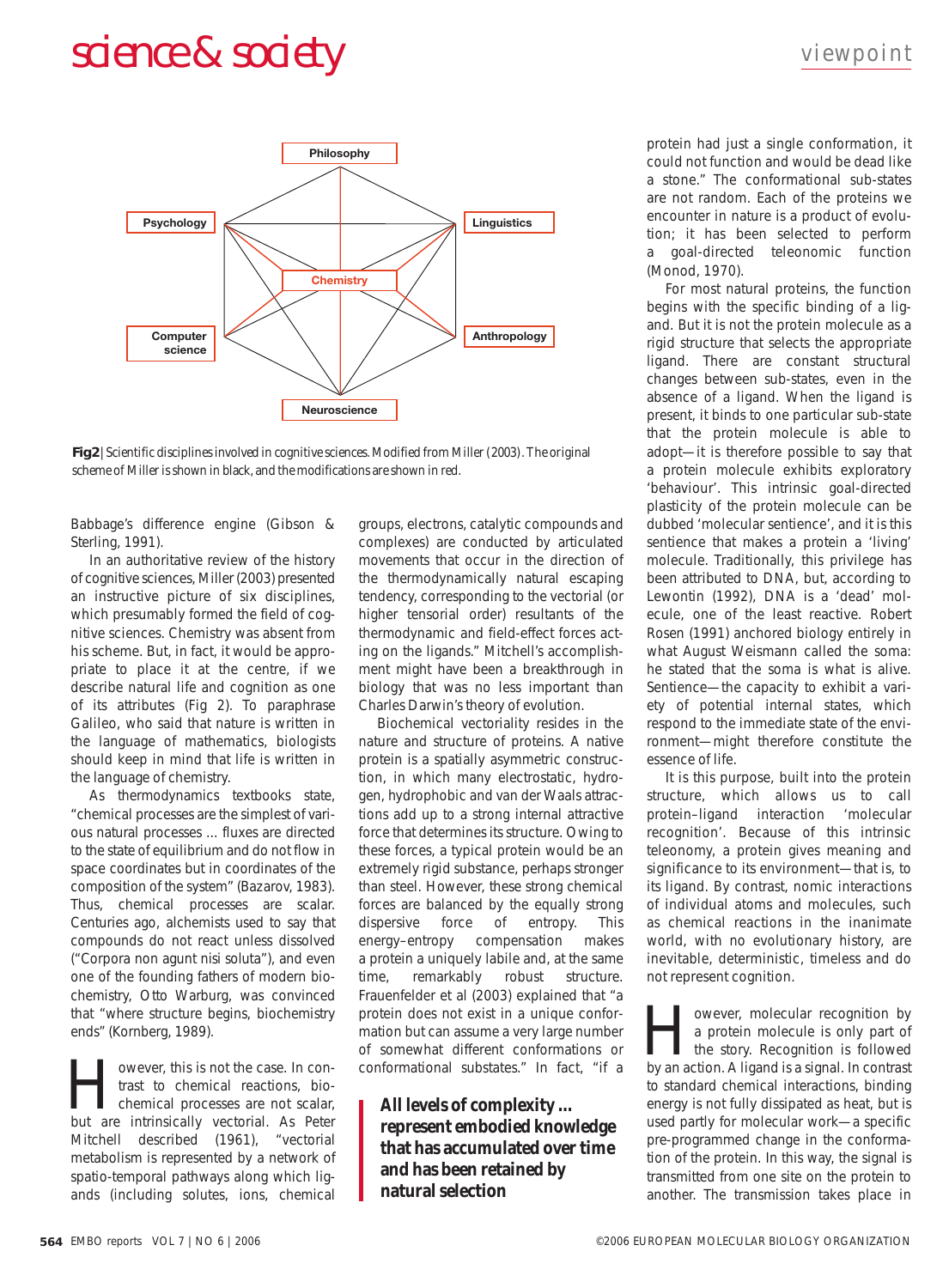# *science & society*

### **Cognitive biology is more a reinterpretation of the existing data than a research programme offering new experimental approaches to age-old problems**

four-dimensional space, as it involves time as a coordinate, and this process gives biochemistry its vectoriality. The exploitation of binding energy was originally recognized in enzymatic catalysis, in which a portion of the binding energy acts to lower the activation energy of a reaction (Jencks, 1975), but it can be expanded to explain the work of translocators, receptors and transcription factors.

By receiving and transmitting signals, proteins execute a complete working cycle in an 'all or nothing' fashion. It is appropriate to regard most protein molecules as molecular engines. Hence, molecular cognition consists of molecular sensation—which has two inseparable aspects, recognition and signifaction and molecular action. As Monod (1970) pointed out, by binding two or more ligands, some proteins can bring them together not on thermodynamic, but exclusively on logical, grounds—the principle of gratuity. By selective binding, proteins also associate with each other to form purposeful protein networks. In addition, owing to their structural asymmetry, protein molecules can use thermal energy from the environment to perform work as Brownian ratchets. It is essential to acknowledge that all the activities of a protein reside in its structure, which is built in by evolution. In terms of Shannon's communication theory (Shannon, 1948), the exploratory behaviour of a protein molecule—its constant change between sub-states—is a manifestation of its information entropy. The appropriate ligand triggers pre-programmed responses; the whole process is nothing more than a one-bit information transaction.

The principles of cognition at the basic molecular level seem to apply to cognition at all other levels. Cellular cognition is based on the operation of a set of molecular sensors as modules. Cellular cognitive devices constitute cognition at the level of the individual organism. There are numerous lower-level entities within higher-level individuals (Gould, 2002). Life appears as a Russian doll; it comprises several loosely bound modules and

exhibits multi-layered nestedness. At higher levels, sentience means sensitivity and excitability, but still largely explores pre-programmed alternatives.

During bacterial chemotaxis, movements are modulated by ligand binding, which results in a biased random walk towards a higher or lower ligand concentration. The immune system is an example of sentience at a higher organismal level. Stochastic gene expression, which is not random in the common statistical sense but is circumscribed by other constraints, might be another example. So is synaptogenesis, in which many possible neural connections are displayed, but some those 'approved' by the input from the environment—are retained. Still, at these higher levels, the same principle applies as for a single protein: the signal merely triggers a response but does not contain information about what the response should be (Kirschner & Gerhart, 2005). Therefore, the use of terms from the theory of communication, including 'channel capacity' or 'information processing', and analogies from linguistics, might be misleading at all levels, with the exception of genuine human communication systems.

According to Feinberg (2001), "the brain is arranged in the same nested hierarchy as all biological systems. From this structure emerges the unified self." As studies on the visual system in mammals have shown, specific neurons might show spontaneous patterns of activity that resemble representations of visual stimuli; such intrinsic cortical states might embody the brain's 'hypotheses' about the state of the external world, which are continuously updated by visual data (Kenet *et al*, 2003). Conditioning is based on exploring various pre-programmed behaviours and stabilizing one of them. Scaruffi (2000) went so far as to state that emotions might be produced randomly and that the environment 'selects' which one survives.

 $\sum_{\text{process of sensation and action. In}}$  t all levels, cognition is a dual process of sensation and action. In process of sensation and action. In humans, acting might become fully internalized in the form of thoughts; thinking, similar to dreaming, might be conceived as abstract motor activities. Konrad Lorenz (1943) described this as "handling in the imaginary space" ("*das Hantieren im Vorstellungsraum*"). In general, all living entities are semantically closed (Rosen, 1991); only humans, thanks to

artefaction and the evolution of culture, may be an exception, but much less so than one might assume. This is reminiscent of Plato, for whom all knowledge was just a 'recollection' of the soul, and of Johann W. Goethe, who remarked that "we see only what we know."

There is much less information processing than is assumed by the 'life as information' or 'life as computation' metaphors that have dominated biology for the past 50 years. All levels of complexity—from protein molecules, cells, tissues and individuals, to social institutions and culture—represent embodied knowledge that has accumulated over time and has been retained by natural selection. Triggering of pre-determined responses and, indeed, selecting from them, seems to be a more appropriate description than information processing.

Chemistry, more than any other science, abounds in emergences. When molecules of hydrogen and oxygen react to produce molecules of water, a substance with new properties emerges. Because life is a chemical system, emergent phenomena at various levels of hierarchy are as natural, inevitable and unequivocal, but also as unpredictable, as the emergence of water from hydrogen and oxygen. The brain itself is a chemical system: not a computer with hardware and software, but rather 'wetware' (Kosslyn & Koenig, 1995). Perceptional and emotional qualia, and even consciousness and selfconsciousness, lose much of their mystery if we think of them as emergences in complex chemical systems, in which myriads of teleonomic chemical interactions—molecular cognitions—are occurring all the time.

ognitive biology is more a reinterpretation of the existing data than a research programme offering new experimental approaches to age-old problems. One can ask, as did Tom Wolfe (2000), "Why wrestle with Kant's God, freedom, and immortality when it is only a matter of time before neuroscience, probably through brain imaging, reveals the actual physical mechanism that fabricates these mental constructs, these illusions?" The answer is at least threefold.

First, our psychological constitution does not allow us to wait until science can provide all the answers to our vital questions; to achieve peace of mind, humankind has always strived for unified all-embracing understanding. In our time, the rapid progress of science allows us to upgrade